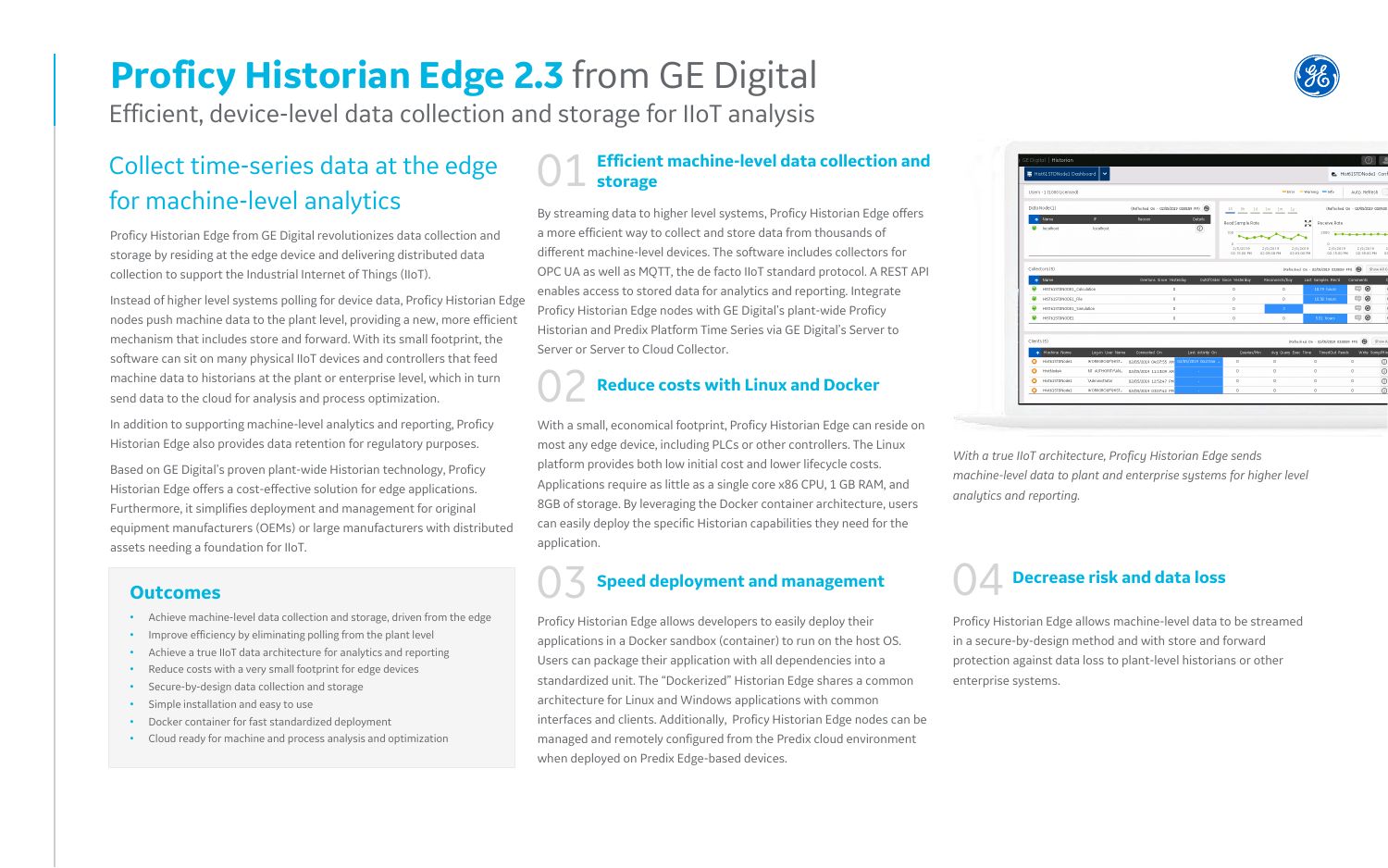## **Proficy Historian Edge 2.3** from GE Digital

Efficient, device-level data collection and storage for IIoT analysis

### **Features**

- **New in Version 2.3**: Improved installation scripts, Windows Historian-compatible REST API, and Historian Edge documentation enhancements
- Time-series data collection, archiving and retrieval
- Greater efficiency with push to plant level systems versus polling
- Store and forward for data integrity
- Collectors: MQTT, OPC UA, Historian Server to Server & Server to Predix Cloud
- Public REST API compatible with Proficy Historian and Predix Times Series apps
- Any x86 based Linux machine or Linux virtual machine
- 1GB RAM, 8GB storage
- Docker container architecture
- Easy-to-use Web-based admin console
- Historian Tuner for controlling several database operations with a JSON file
- OAUTH2-based authentication and authorization
- Fully compatible with Predix Edge and Edge Manager, including remote management and configuration capabilities
- Predix Cloud and other client connectivity

### **Hardware Requirements**

### **Software Requirements**

- Linux Operating System
- Docker Engine

Hardware and software requirements are representative and may vary by customer deployment. Please consult the product documentation for more details.



Take advantage of efficient, device-level data collection and storage for IIoT analysis. With its small, costeffective footprint, Proficy Historian Edge collects the time-series data at the edge that you need for machinelevel analytics, reporting, and regulatory data retention.



### [LEARN MORE](https://www.ge.com/digital/applications/historian)